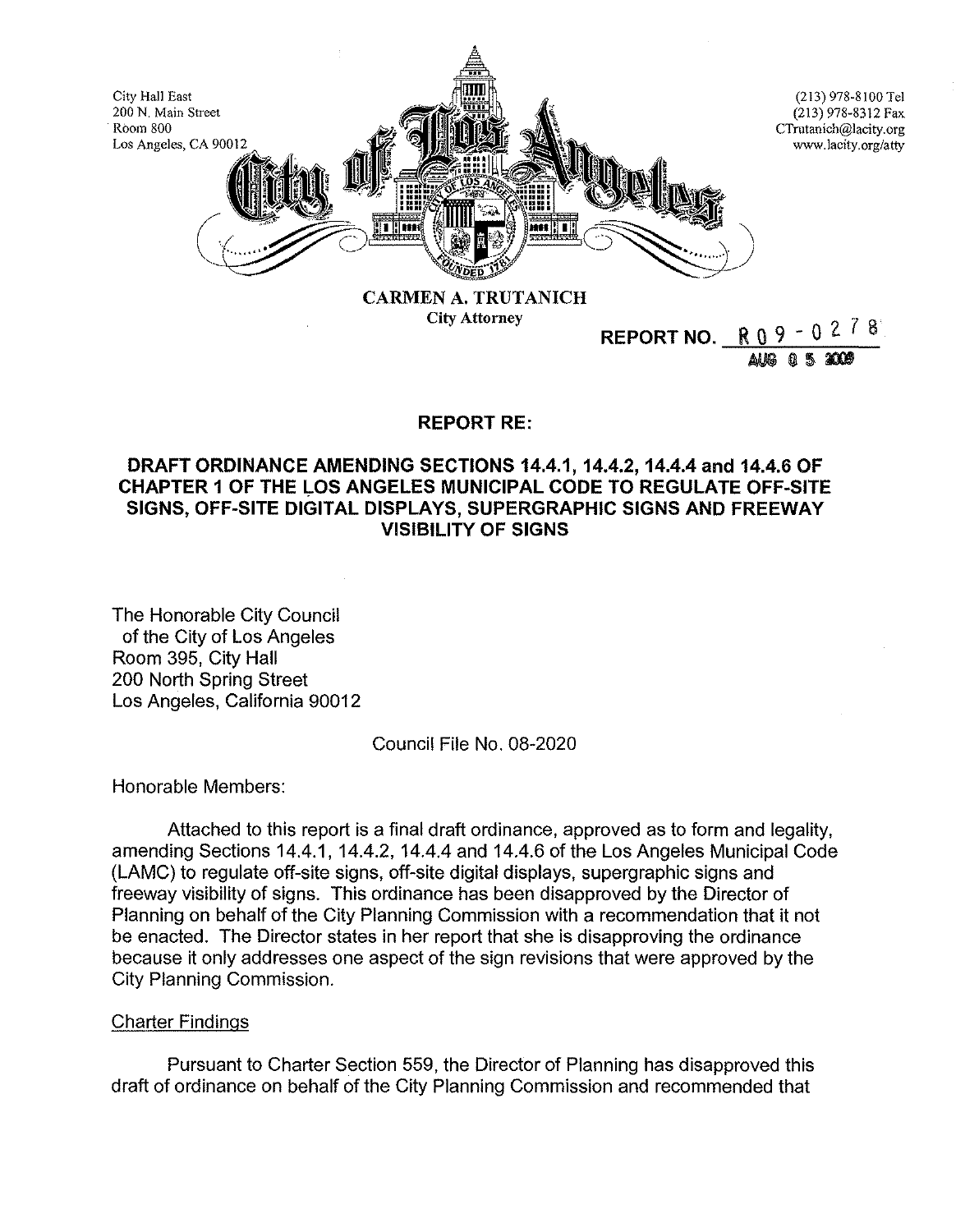The Honorable City Cour. of the City of Los Angeles Page 2

you not adopt it. Should you adopt this ordinance, you may comply with the provisions of Charter Section 558 by either adopting the findings of the Director of Planning as set forth in her letter dated August 4, 2009, or by making your own findings.

#### Council Rule 38 Referral

A copy of the final draft of ordinance was sent, pursuant to Council Rule 38, to the Department of Building and Safety for its comments. The Department has been requested to report their comments directly to you.

#### CEQA Findings

Regarding a finding pursuant to the California Environmental Quality Act (CEQA), the Director, on behalf of the City Planning Commission, recommends that the City Council adopt Negative Declaration No. ENV-2009-0009-ND and determine that the adoption of the proposed ordinance will not have a significant impact on the environment. If you concur, you must take these actions and make these findings prior to or concurrent with your action on the ordinance. If the subject ordinance is enacted, the City Clerk should file a Notice of Determination in accordance with Section 15075 of the State CEQA Guidelines.

If you have any questions regarding this matter, please contact Assistant City Attorney Sharon Siedorf Cardenas at (213) 978-8235. She or another member of this office will be available when you consider this matter to answer any questions you may have.

Sincerely,

CARMEN A. TRUTANICH, City Attorney

By *Yuder 1 Elevan* 1

PEDRO B. ECHEVERRIA Chief Assistant City Attorney

PE:SSC:pj **Transmittal** 

**M:\Rea!** Prop\_Env~Land **Use\Land Use\Sharon Cardenas\CC rpt\CC rpt amend 14.4.4B.doc**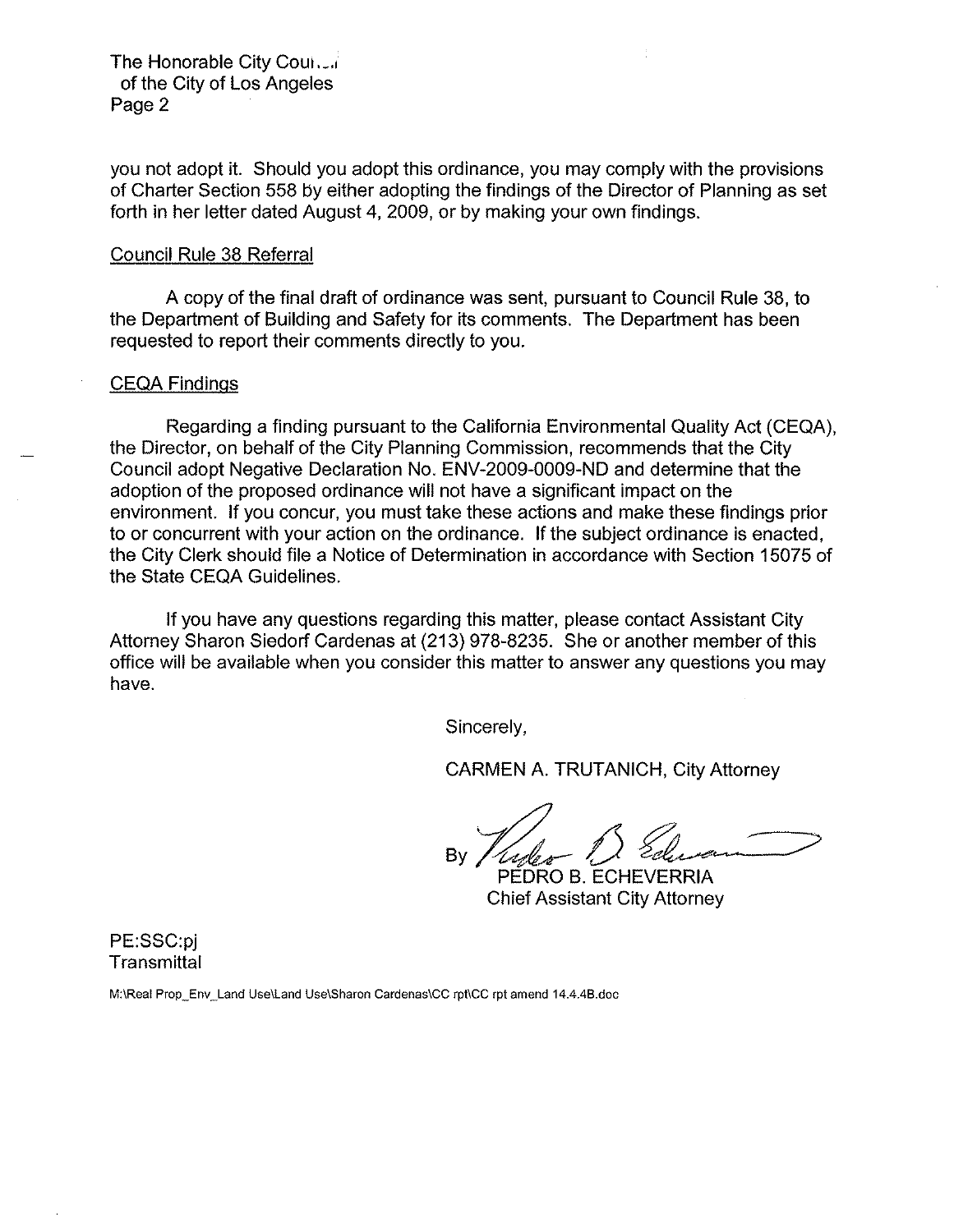## **ORDINANCE NO.**

An ordinance amending Sections 14.4.1, 14.4.2, 14.4.4 and 14.4.6 of the Los Angeles Municipal Code relating to off-site signs, off-site digital displays and supergraphic signs.

## **THE PEOPLE OF THE CITY OF LOS ANGELES DO ORDAIN AS FOLLOWS:**

Section 1. Section 14.4.1 of the los Angeles Municipal Code is amended by adding a new Subsection F to read:

F. That the regulations will conform to judicial decisions, thereby limiting further costly litigation and facilitating enforcement of these regulations.

Sec. 2. Section 14.4.2 of the Los Angeles Municipal Code is amended by adding a new definition for the term "Digital Display" in proper alphabetical order to read:

**Digital Display.** A sign face, building face, and/or any building or structural component that displays still images, scrolling images or moving images, including video and animation, through the use of grid lights, cathode ray projections, light emitting diode displays, plasma screens, liquid crystal displays, fiber optics, or other electronic media or technology that is either independent of or attached to, integrated into, or projected onto a building or structural component, and that may be changed remotely through electronic means.

Sec. 3. Subdivisions 9 and 11 of Subsection B of Section 14.4.4 of the Los Angeles Municipal Code are amended to read:

9. Are supergraphic signs.

**EXCEPTIONS:** This prohibition shall not apply to supergraphic signs that are specifically permitted pursuant to a legally adopted specific plan, supplemental use district or an approved development agreement. This exception shall become operative only upon the reversal of the trial court decision in the case of World Wide Rush, LLC v. City of Los Angeles, United States District Court Case No. CV 07-238 ABC.

In addition, notwithstanding the provisions of Section 12.26 A 3 of this Code, this prohibition shall not apply to any building permit issued prior to the effective date of this ordinance if the Department of Building and Safety determines that both substantial liabilities have been incurred, and substantial work has been performed on site, in accordance with the terms of that permit pursuant to Section 91.1 06.4.3.1 of this Code.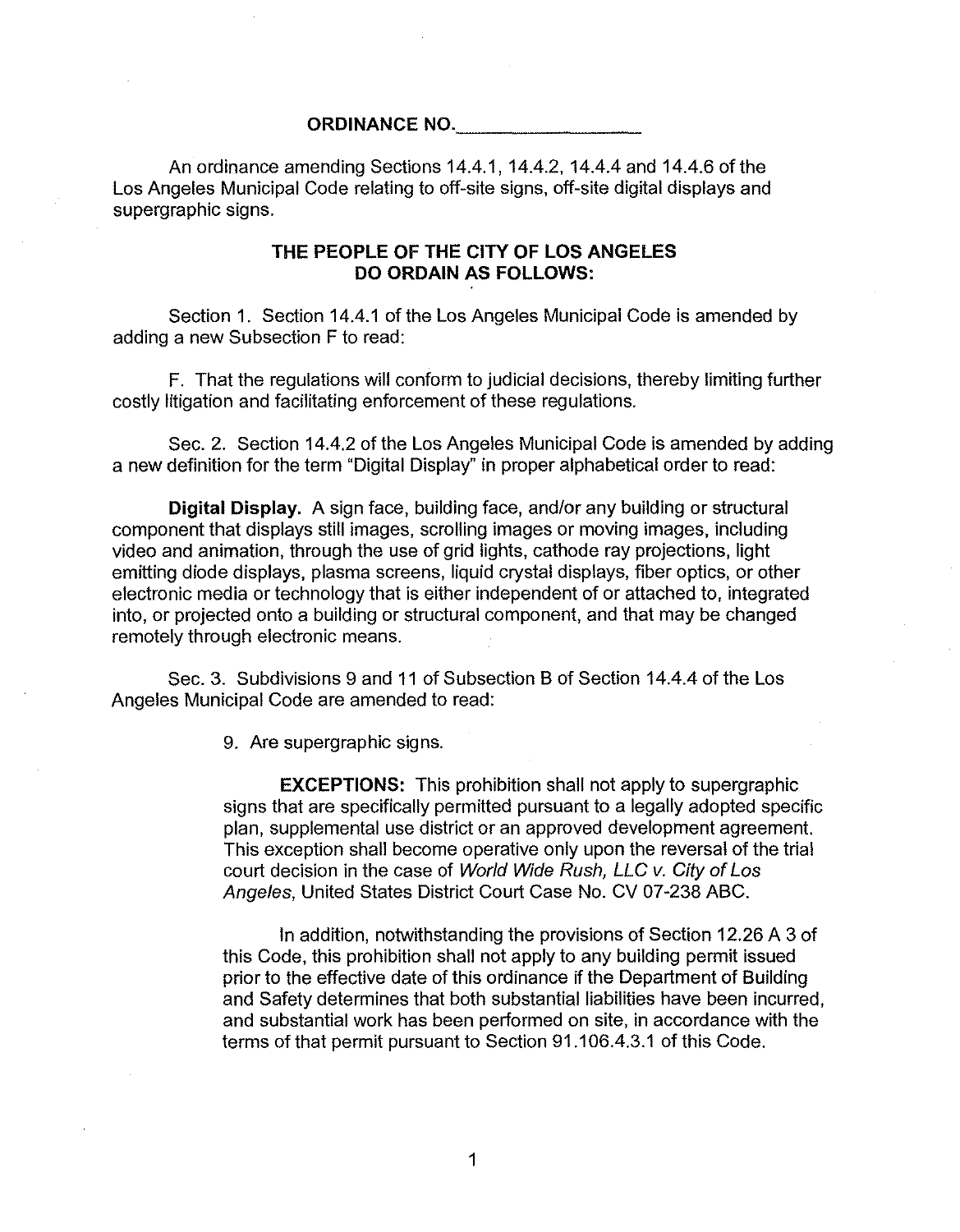11. Are off-site signs, including off-site digital displays, except when offsite signs are specifically permitted pursuant to a relocation agreement entered into pursuant to California Business and Professions Code Section 5412. This prohibition shall also apply to alterations or enlargements of legally existing offsite signs, except for alterations or enlargements that conform to the provisions of Section 91.6216 and all other requirements of this Code.

**EXCEPTIONS:** This prohibition shall not apply to off-site signs, including off-site digital displays, that are specifically permitted pursuant to a legally adopted specific plan, supplemental use district or an approved development agreement. This exception shall become operative only upon the reversal of the trial court decision in the case of World Wide Rush, LLC v. City of Los Angeles, United States District Court Case No. CV 07-238 ABC.

In addition, notwithstanding the provisions of Section 12.26 A 3 of this Code, this prohibition shall not apply to any building permit issued prior to the effective date of this ordinance if the Department of Building and Safety determines that both substantial liabilities have been incurred, and substantial work has been performed on site, in accordance with the terms of that permit pursuant to Section 91.1 06.4.3.1 of this Code.

Sec. 4. Section 14.4.4 of the Los Angeles is amended by adding a new Subsection J to read:

J. **Relief.** Notwithstanding the provisions of Sections 12.24, 12.27, 12.28 or any other section of this Code to the contrary, no relief from the provisions of Subsection B 9 or 11 of this section shall be granted.

Sec. 5. Section 14.4.6 of the Los Angeles Municipal Code is amended to read:

### **SEC.14.4.6. FREEWAY EXPOSURE.**

A. **New Signs.** No person shall erect, construct, install, paint, maintain, and no building or electrical permit shall be issued for, any sign or sign support structure within 2,000 feet of a freeway unless the Department of Building and Safety has first determined that the sign will not be viewed primarily from a main traveled roadway of a freeway or an on-ramp/off-ramp. However, at the termination of an off-ramp, any wall sign located along the front line may be viewed primarily from the off-ramp.

The phrase **"viewed primarily from"** shall mean that the message may be seen with reasonable clarity for a greater distance by a person traveling on the main traveled roadway of a freeway or on-ramp/off-ramp than by a person traveling on the street adjacent to the sign.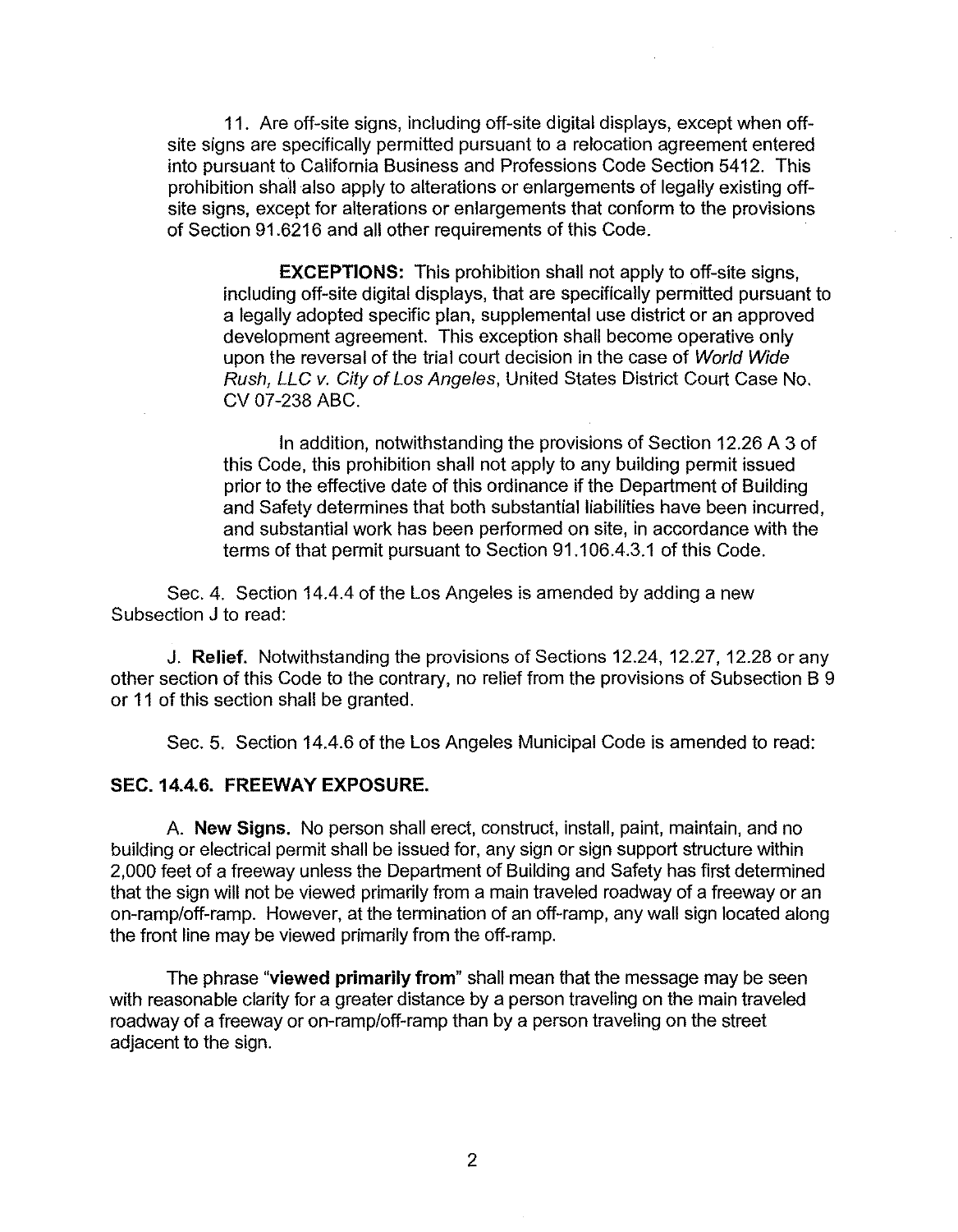B. **Exemption.** The wall signs specified in Subdivisions 1 and 2 below are exempt from the limitation of Subsection A above. These signs shall not have moving parts or any arrangement of lights that create the illusion of movement.

1. Identification signs identifying the building where the sign is located, providing the area of the sign is not more than 50 square feet or is not larger than five percent of the area of the side of the building, which faces primarily to the freeway, whichever is greater; and

2. Wall signs on which the advertising is limited to the name of any person, firm or corporation occupying the building, or the type of business, services rendered, or the name of any product manufactured or sold on the premises. The total area of all wall signs on a building permitted in this subdivision shall not exceed 100 square feet. Any one sign shall not exceed 50 square feet in area.

C. **Existing Signs.** Within three years of the opening of a freeway to public travel, all signs that existed prior to the opening of the freeway and that are in conflict with the provisions of this section and/or Section 14.4.5 of this Code shall be removed, or shall be rearranged or relocated so as to eliminate any conflict with the provisions of this section and/or Section 14.4.5 of this Code.

The Department of Building and Safety and the Department of Transportation shall determine whether or not the sign or sign support structure is in conflict with the provisions of this section and/or Section 14.4.5 of this Code. If it is determined that any sign or sign support structure is in conflict with any of the provisions of this section and/or Section 14.4.5 of this Code, then the permittee and/or other responsible person shall be advised and shall remove, rearrange or relocate the sign or sign support structure within this threeyear period.

D. **Operative Date.** This section shall become operative only upon the reversal of the trial court decision in the case of World Wide Rush, LLC v. City of Los Angeles, United States District Court Case No. CV 07-238 ABC.

Sec. 6. **SEVERABILITY.** If any provision of this ordinance is found to be unconstitutional or otherwise invalid by any court of competent jurisdiction, that invalidity shall not affect the remaining provisions of this ordinance which can be implemented without the invalid provision, and, to this end, the provisions of this ordinance are declared to be severable.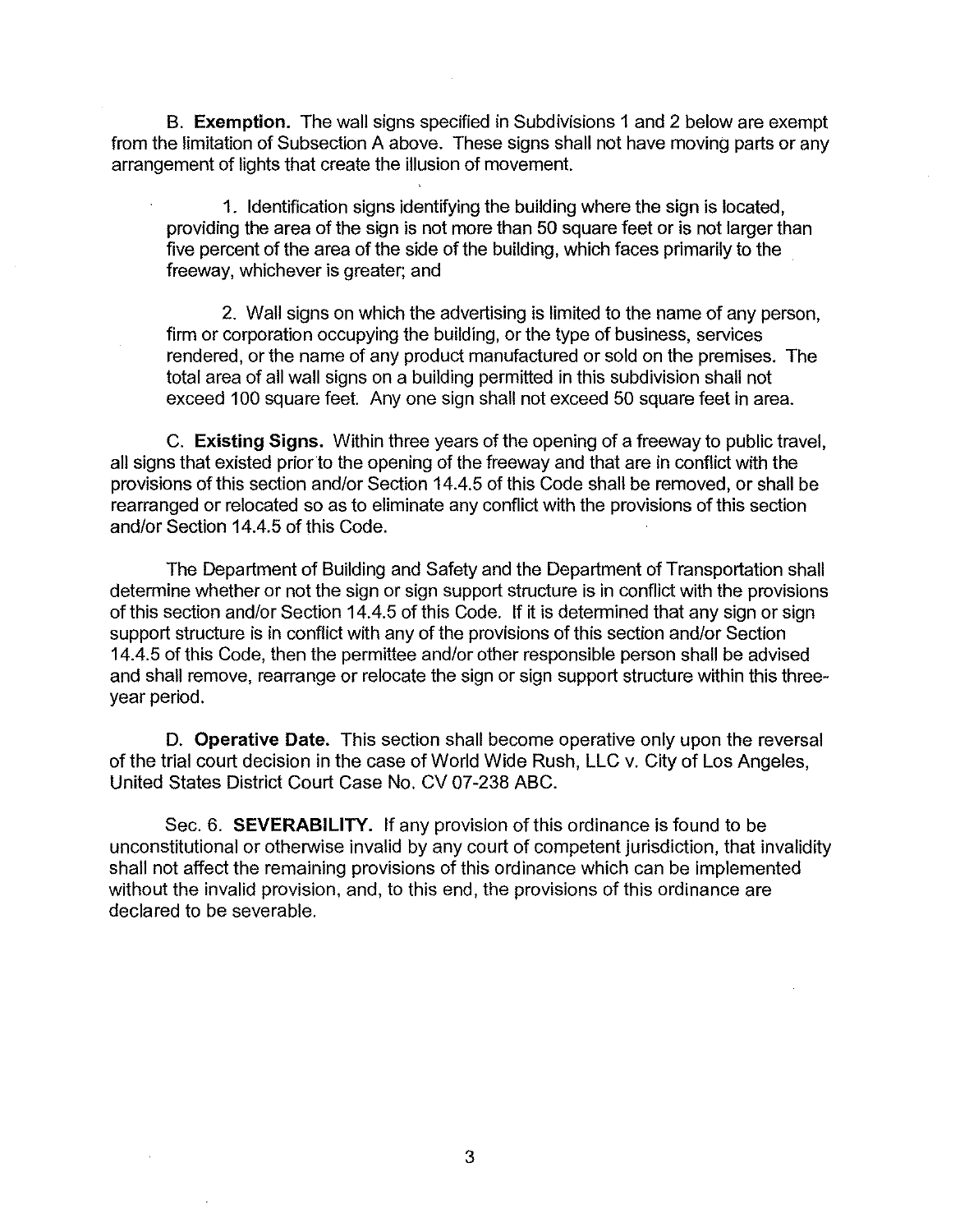Sec. 7. The City Clerk shall certify to the passage of this ordinance and have it published in accordance with Council policy, either in a daily newspaper circulated in the City of Los Angeles or by posting for ten days in three public places in the City of Los Angeles: one copy on the bulletin board located at the Main Street entrance to the Los Angeles City Hall; one copy on the bulletin board located at the Main Street entrance to the Los Angeles City Hall East; and one copy on the bulletin board located at the Temple Street entrance to the Los Angeles County Hall of Records.

I hereby certify that this ordinance was passed by the Council of the City of Los Angeles, **by a vote of not less than two-thirds of all its members**, at its meeting of

JUNE LAGMAY, City Clerk

 $\mathsf{By}$ 

Approved--------'--------~

Approved as to Form and Legality

CARMEN A. TRUTANICH, City Attorney

SHARON SIEDORF CARDENAS Assistant City Attorney Date \_ \_:\_A:.::\_UG~, \_5---.::2:.::.\_00~9 \_\_\_ \_

File No(s). CF 08-2020

**M:\Real Prop\_Env\_Land Use\Land Use\Sharon Cardenas\Ordinances\amend 14.4.4 re offsite and supergraphic ban.doc** 

**Pursuant to Charter Section 559, I disapprove this ordinance on behalf of the City Planning Commission and recommend**  that It not be adopted .....

August *5,* <sup>2009</sup>

**Deputy** 

Mayor

**See attached report.** 

/?ld~'c *A-We*  S. Gail Goldberg

**Director of Plannina**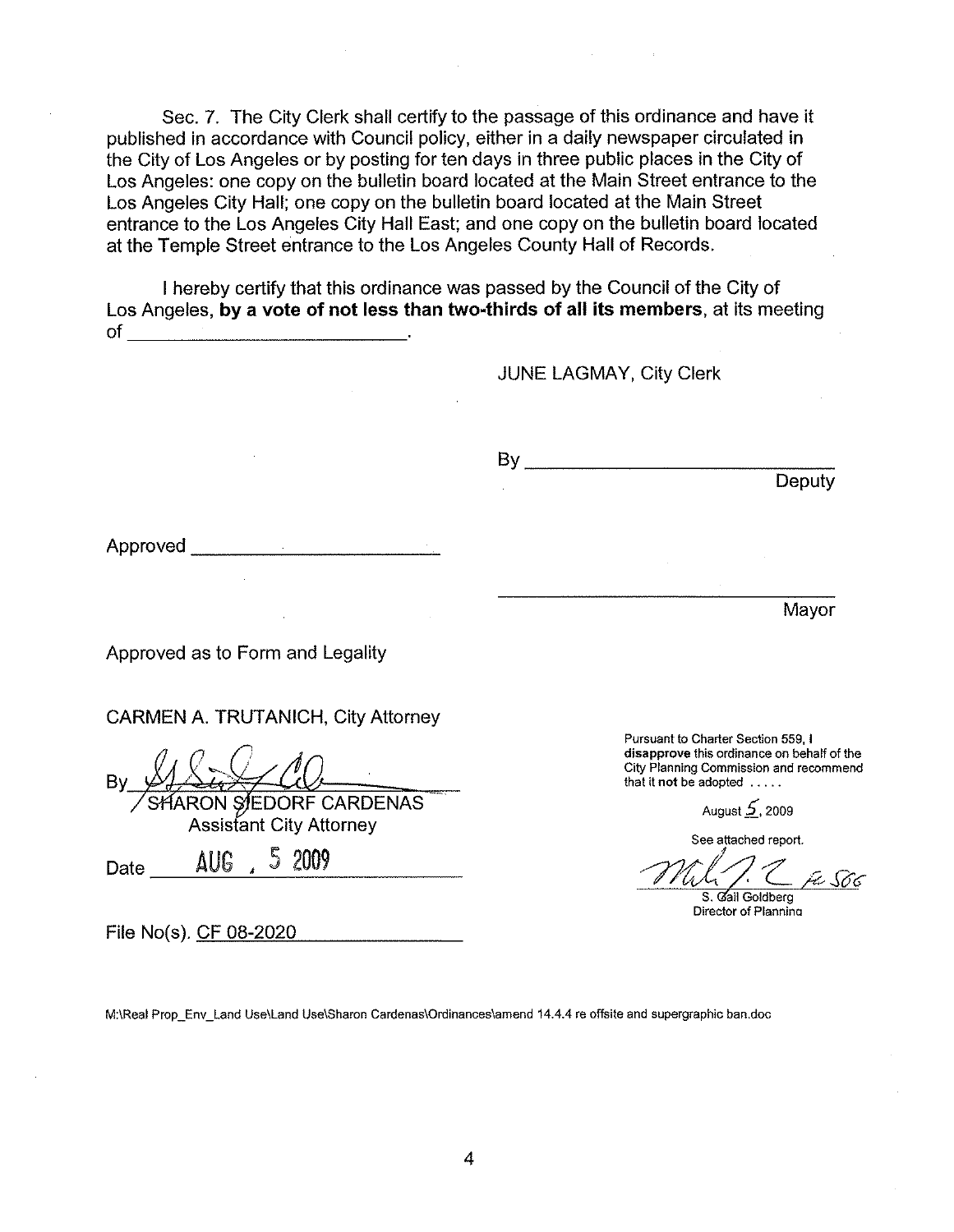DEPARTMENT OF CITY PLANNING 200 N, Spring Street, Room 525<br>Los Angeles, CA 90012-4801<br>6262 Van Nuys Blvd., Suite 351 VANNUYS,CA 91401

CITY PLANNING COMMISSION

WILLIAM ROSCHEN PRESIDENT<br>REGINA M. FREER<br>VICE-PRESIDENT SEAN 0. BURTON DIEGO CARDOSO ROBIN R. HUGHES.<br>FR. SPENCER T. KEZIOS RICARDO LARA CINDY MONTANEZ MICHAEL K. WOO JAMES WILLIAMS COMMISSION EXECUTIVE ASSISTANT {213) 978-1300

August 5, 2009

The Honorable Carmen A. Trutanich City Attorney 200 North Main Street, 8<sup>th</sup> Floor Los Angeles, CA 90012-4131

Attention: Sharon Siedorf Cardenas Assistant City Attorney

RE: CPC File No: 2009-0008-CA (not transmitted) Council File No: 08-2020 (not transmitted) Ordinance regulating off-site signs, off-site digital displays and supergraphics

Dear Mr. Trutanich:

Transmitted is the proposed draft ordinance prepared by your office amending Sections 14.4.1, 14.4.2, 14.4.4, and 14.4.6 of the Los Angeles Municipal Code. The language contained in this attached draft ordinance is substantially different from the ordinance that the City Planning Commission (CPC) approved on March 26, 2009. The ordinance that the CPC approved revised the City's on-site and off-site sign regulations, enacted new criteria for the establishment of sign districts, established a new sign modification procedure and a comprehensive sign program, and established administrative civil penalties to enforce the sign regulations, among numerous other changes.

In summary, the attached draft ordinance prohibits, citywide, new supergraphic signs and new off-site signs, including off-site digital displays. The ordinance also states that no relief from this prohibition, as otherwise provided by the zoning code, shall be granted.

Certain specified exceptions spelled out in the attached draft ordinance are only allowed pending a reversal of the trial court decision in the case of World Wide Rush, LLC v. City of Los Angeles, United States District Court Case No. CV 07-238 ABC. The





ANTONIO R. VILLARAIGOSA MAYOR

#### EXECUTIVE OFFICES

S. GAIL GOlDBERG, A!CP DIRECTOR {213) 978-1271

VINCENT P. BERTONI, AICP D€PUTY DIRECTOR (213) 978-1272

JOHN M. DUGAN, AICP DEPUTY DIRECTOR (213) 978-1274

EVA YUAN-MCDANIEL DEPUTY DIRECTOR (213} 978-1273 FAX: (213) 978-1275

INFORMATION (213) 978-1270 www.planning.lacity.org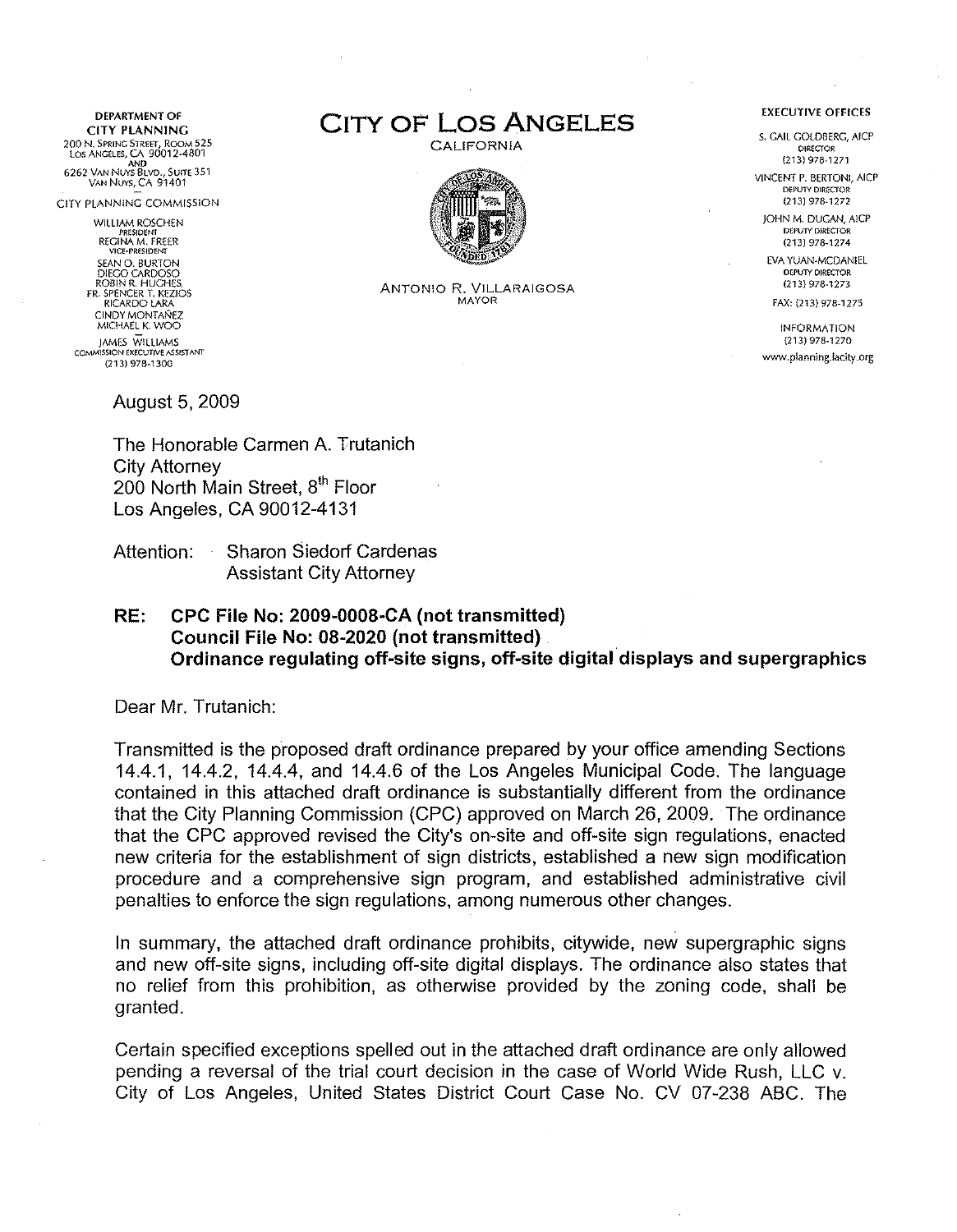ordinance furthers specifies that certain sign regulations concerning "freeway exposure" shall be operative only upon a reversal of the trial court decision in the same case.

#### **ENVIRONMENTAL IMPACT**

On January 15, 2009, the Department of City Planning published a Negative Declaration, ENV-2009-0009-ND, concerning proposed new citywide sign regulations. It was determined that the new proposed citywide sign regulations, as approved by the City Planning Commission on March 26, 2009, would not have a significant effect on the environment. An addendum to the Negative Declaration was published on April 6, 2009.

The proposed new citywide sign regulations included a ban on new off-site signs, including new off-site digital displays, and deleted the definition of supergraphic signs. Supergraphic signs are a subset of wall signs, and the proposed new citywide sign regulations included strict new controls on the size and location of wall signs, in order to address the visual clutter issues posed by new supergraphic signs. As such, the attached draft ordinance, as prepared by the City Attorney, is consistent with these provisions of the new citywide sign regulations that the City Planning Commission approved on March 26, 2009.

Consequently, the environmental analysis set forth in the Negative Declaration of January 15, 2009 and the addendum of April 6, 2009 applies to the attached draft ordinance. The attached draft ordinance will thus not create a significant effect on the environment. No further environmental analysis of the attached draft ordinance is necessary.

#### **FINDINGS**

The following findings are provided regarding the attached, draft ordinance:

- 1. In accordance with Charter Section 556, that the attached, draft ordinance is in substantial conformance with the purposes, intent and provisions of the General Plan in that it will support Goal 5A of the Citywide General Plan Framework by helping to further shape "a livable city for existing and future residents and one that is attractive to future investment," by supporting Objective 5.5, to "enhance the livability of all neighborhoods by upgrading the quality of development and improving the quality of the public realm"; Objective 5.5.3, to "formulate and adopt building and site design standards and guidelines to raise the quality of design citywide" by prohibiting new off-site signs, new off-site digital displays, and new supergraphics; and
- 2. in accordance with Charter Section 558 (b) (2), that the attached, draft ordinance is directly related to the General Plan, specific plans or other plans being prepared by the Department of City Planning, in that it supports Goal 3C of the Citywide General Plan Framework by helping to protect and promote "multi-family neighborhoods that enhance the quality of life for the City's existing and future residents" by prohibiting